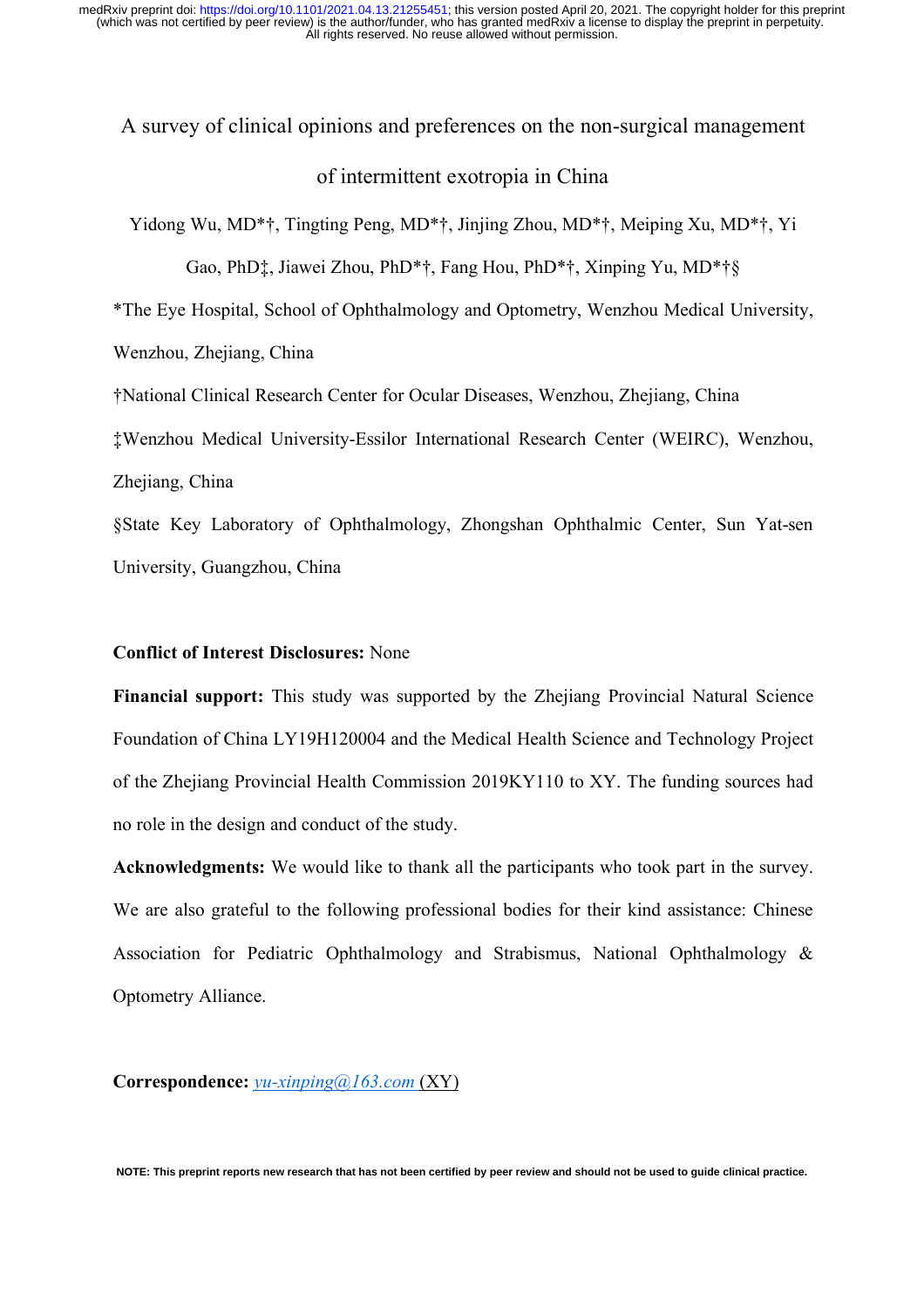# **Abstract**

**Purpose:** Intermittent exotropia (IXT) is the most common form of childhood exotropia. Currently, controversies exist regarding its management and non-surgical options in particular. This study reports clinical opinions and preferences on the non-surgical management among practitioners in China. The opinions within and between ophthalmologists and optometrists were also compared.

**Design:** Cross-sectional survey study.

**Methods:** An online survey was developed and distributed through professional bodies. The study was conducted from July  $25<sup>th</sup>$  to August  $3<sup>rd</sup>$ , 2019. A total of 300 ophthalmologists and 188 optometrists responded.

**Results:** Of 488 participants, 257 (53%) considered fusion defects as the main cause of IXT, and 299 (61%) took IXT as a progressive disorder. Two hundred and seventy-one (56%) participants considered orthoptic exercises as the most effective non-surgical intervention for IXT. Likewise, 245 (50%) participants reported that orthoptic exercises was their most frequent non-surgical option, followed by observation (178, 37%). There are discrepancies between ophthalmologists and optometrists. A greater proportion of ophthalmologists (201, 67%) shared the view that IXT worsens over time compared with optometrists  $(98, 52\%)$  ( $p = 0.001$ ). Additionally, ophthalmologists (121, 40%) tended to prefer observation compared with optometrists  $(57, 30\%) (p = 0.021)$ .

**Conclusions:** This study shows that there is no general consensus on the non-surgical management of IXT in China. Given the lack of robust evidence, the findings from this study not only show the current clinical opinions but also highlight the need for future randomized clinical trials to validate the effectiveness of non-surgical interventions, orthoptic exercises in particular, and to establish treatment guidelines accordingly.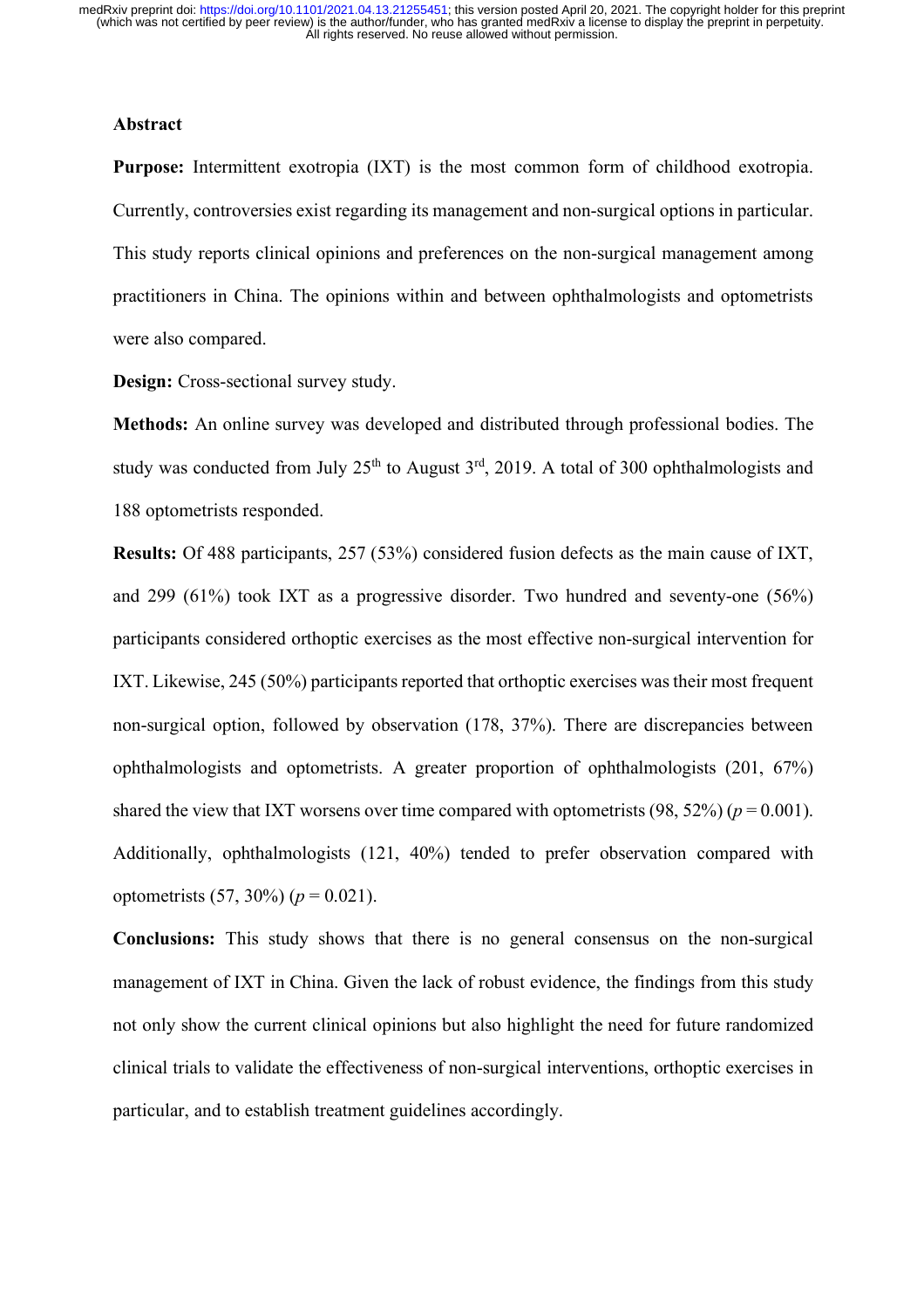# **Introduction**

Intermittent exotropia (IXT) is the most common form of childhood strabismus in Asia<sup>1, 2</sup>, with an incidence rate of approximately 4% in China3, 4. If untreated, IXT may lead to loss of binocular vision and can induce psychosocial problems<sup>5-7</sup>. Conventionally, surgery is often the choice of intervention when there is poor control of an exodeviation<sup>8, 9</sup>. However, the surgical approach comes with a risk of persistent overcorrection (esotropia), which may result in diplopia, development of amblyopia, and reduction in stereopsis<sup>8</sup>. There is also evidence that the surgical benefits decline over time, with a strong tendency for recurrence<sup>10-12</sup>. In light of these concerns, non-surgical management, due to its noninvasive nature, has been recommended to defer or even avoid surgery<sup>13, 14</sup>. Current non-surgical options include observation<sup>15</sup>, part-time patching<sup>16</sup>, overminus lenses<sup>17</sup>, prisms<sup>18</sup>, and orthoptic exercises<sup>19</sup>. However, to date, there is not a clear understanding of which option benefits patients most. The optimal timing of interventions, the dose-response relationship and the long-term efficacy are also not clearly understood<sup>8, 13</sup>. Consequently, there is a dispute regarding the non-surgical management of IXT.

Three reasons motivated us to conduct this survey. First, the prevalence of IXT is dramatically higher in China than that in the Western countries (nearly  $4:1$ )<sup>3, 4</sup>. This means that a greater number of people need medical care for IXT in China. It is, therefore, essential to clarify the current clinical opinion. Second, there are no official guidelines regarding the management of IXT in China. The choice of treatment option is often guided by practitioners' previously held beliefs. Third, unlike the medical education system in the West, Chinese optometric education is also medically-based<sup>20-22</sup>. After gaining medical licenses, practitioners are assigned to perform as optometrists, specializing in refractive correction and primary eye care  $20$ ,  $21$ . Typically, the surgical management of IXT is conducted by ophthalmologists, and the nonsurgical management of IXT is undertaken by both ophthalmologists and optometrists. We are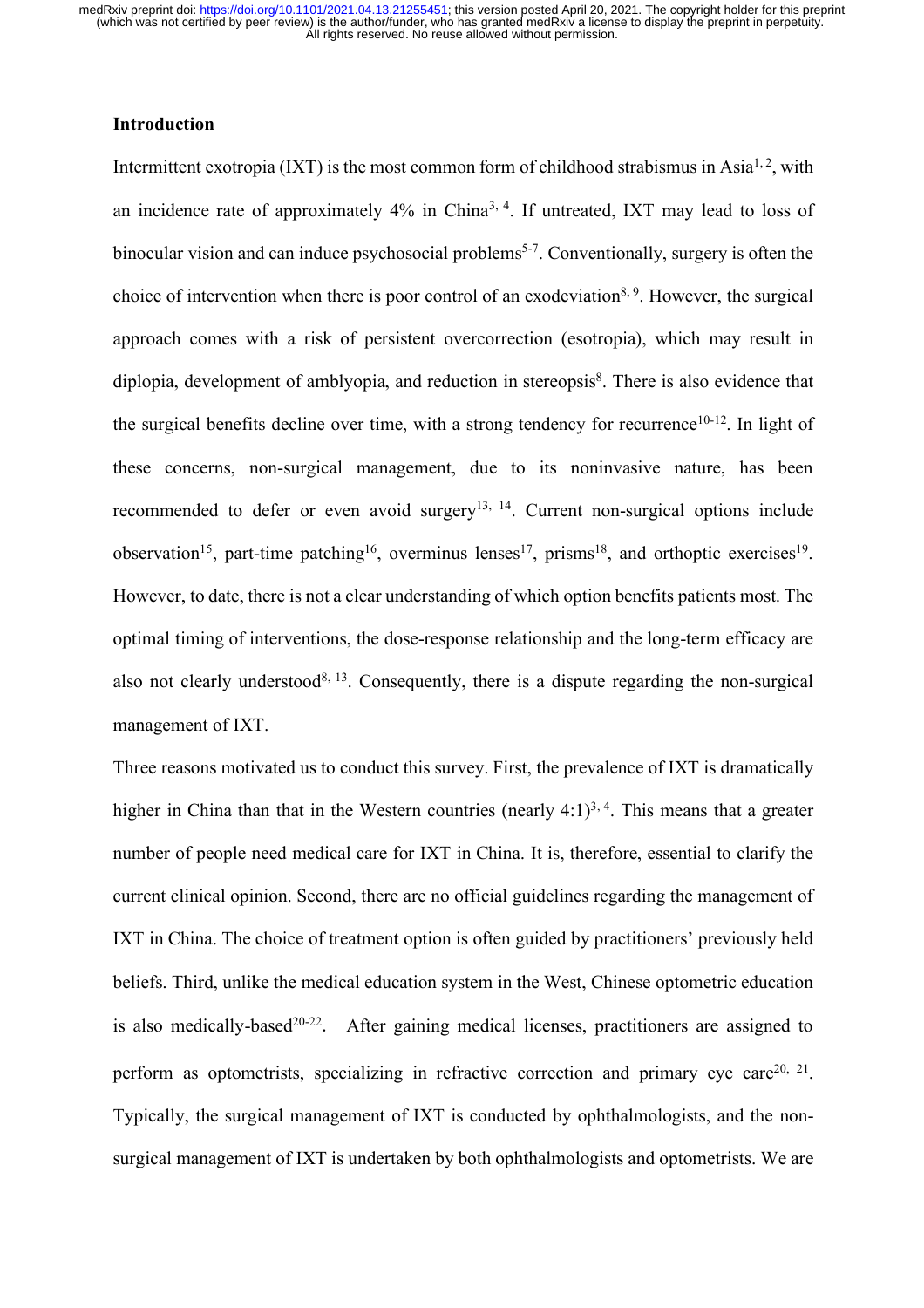interested in whether there are discrepancies in the management of IXT between these two groups of professionals.

We are not aware of any reports regarding the clinical opinions and preference on non-surgical management of IXT in China. Here, we conducted a survey to shed light on this topic. The opinions within and between ophthalmologists and optometrists were also compared.

# **Methods**

The study conformed to the Declaration of Helsinki and was approved by the Ethics Committee of the Eye Hospital of Wenzhou Medical University.

The initial survey questions were identified during discussions with an expert group consisting of three ophthalmologists and two optometrists. Subsequently, the questionnaire was validated with 20 practitioners at our institutes. Based on their responses and comments, the questions were amended. The final survey questions (Table 1) can be grouped into (1) professional role and characteristics (questions 1 - 4) and (2) clinical opinions and preferences (questions 5 - 9). The survey was made available online through *Wenjuanxing (www.wjx.cn).* The questionnaires were distributed through professional bodies (Chinese Association for Pediatric Ophthalmology and Strabismus, National Ophthalmology & Optometry Alliance), personal contacts, and social media (WeChat) between July  $25<sup>th</sup>$ , 2019, and August  $3<sup>rd</sup>$ , 2019. Participants were not allowed to skip questions (i.e., each question had to be answered), while for some questions, an "other" option was available if the provided options did not match their policies. Participants were informed about the purpose of the survey and voluntary participation. Data were collected anonymously and did not contain identifying information. For statistical analysis, the Chi-square test and Fisher's exact test were used with an alpha value of 0.05 in SPSS, version 25.0 (SPSS, Inc., Chicago, IL, USA), and Bonferroni correction was applied if multiple comparisons were performed.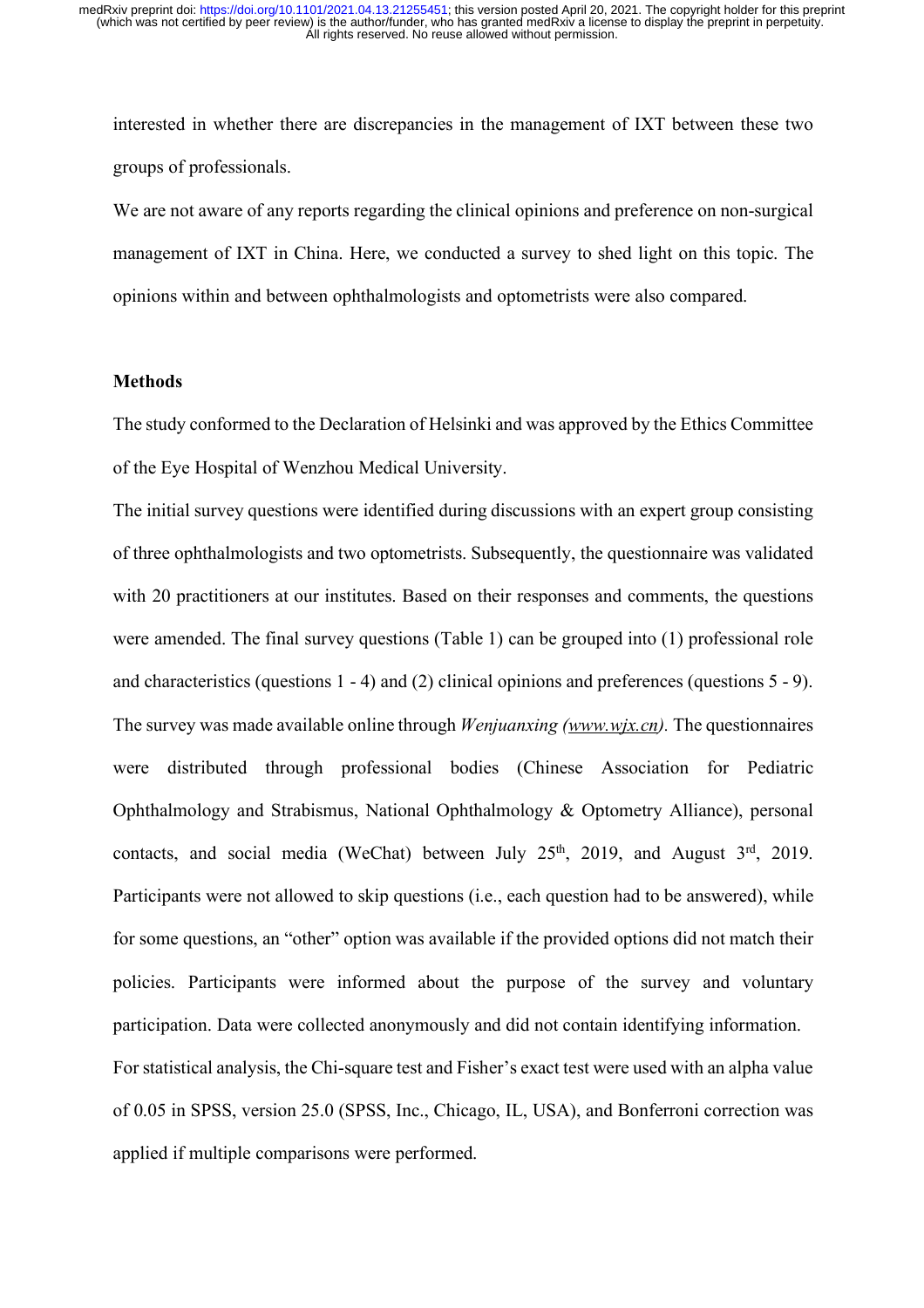#### Table 1. Survey questions

| <b>Survey questions</b>                                                                                                                      | <b>Response options</b>              |
|----------------------------------------------------------------------------------------------------------------------------------------------|--------------------------------------|
| 1. Which of the following best describes your current occupation?                                                                            | Ophthalmologist                      |
|                                                                                                                                              | Optometrist                          |
|                                                                                                                                              |                                      |
| 2. How many years have you been in practice?                                                                                                 | $1 - 5$                              |
|                                                                                                                                              | $6 - 10$                             |
|                                                                                                                                              | $11 - 15$                            |
|                                                                                                                                              | $>15$                                |
|                                                                                                                                              |                                      |
| 3. How many patients with IXT do you examine in a typical month?                                                                             | < 5                                  |
|                                                                                                                                              | $6 - 10$                             |
|                                                                                                                                              | $11 - 20$                            |
|                                                                                                                                              | $21 - 49$                            |
|                                                                                                                                              | $50 - 100$                           |
|                                                                                                                                              | $>100$                               |
|                                                                                                                                              |                                      |
| 4. Which age group of patients with IXT do you examine most<br>frequently?                                                                   | < 4                                  |
|                                                                                                                                              | $5 - 12$                             |
|                                                                                                                                              | $13 - 18$                            |
|                                                                                                                                              | $>18$                                |
|                                                                                                                                              |                                      |
| 5. In your opinion, what might be the main cause of IXT?                                                                                     | Abnormality of extraocular muscles   |
|                                                                                                                                              | Orbital factors                      |
|                                                                                                                                              | Defects of fusion mechanisms         |
|                                                                                                                                              | Defects of other cortical mechanisms |
|                                                                                                                                              | Uncertain                            |
|                                                                                                                                              | 'Other' with an open-ended response  |
|                                                                                                                                              |                                      |
| 6. In your opinion, what is the natural course of IXT for the majority<br>of patients (in terms of the magnitude of exodeviation, control of | Progressive                          |

exodeviation and (or) stereoacuity)?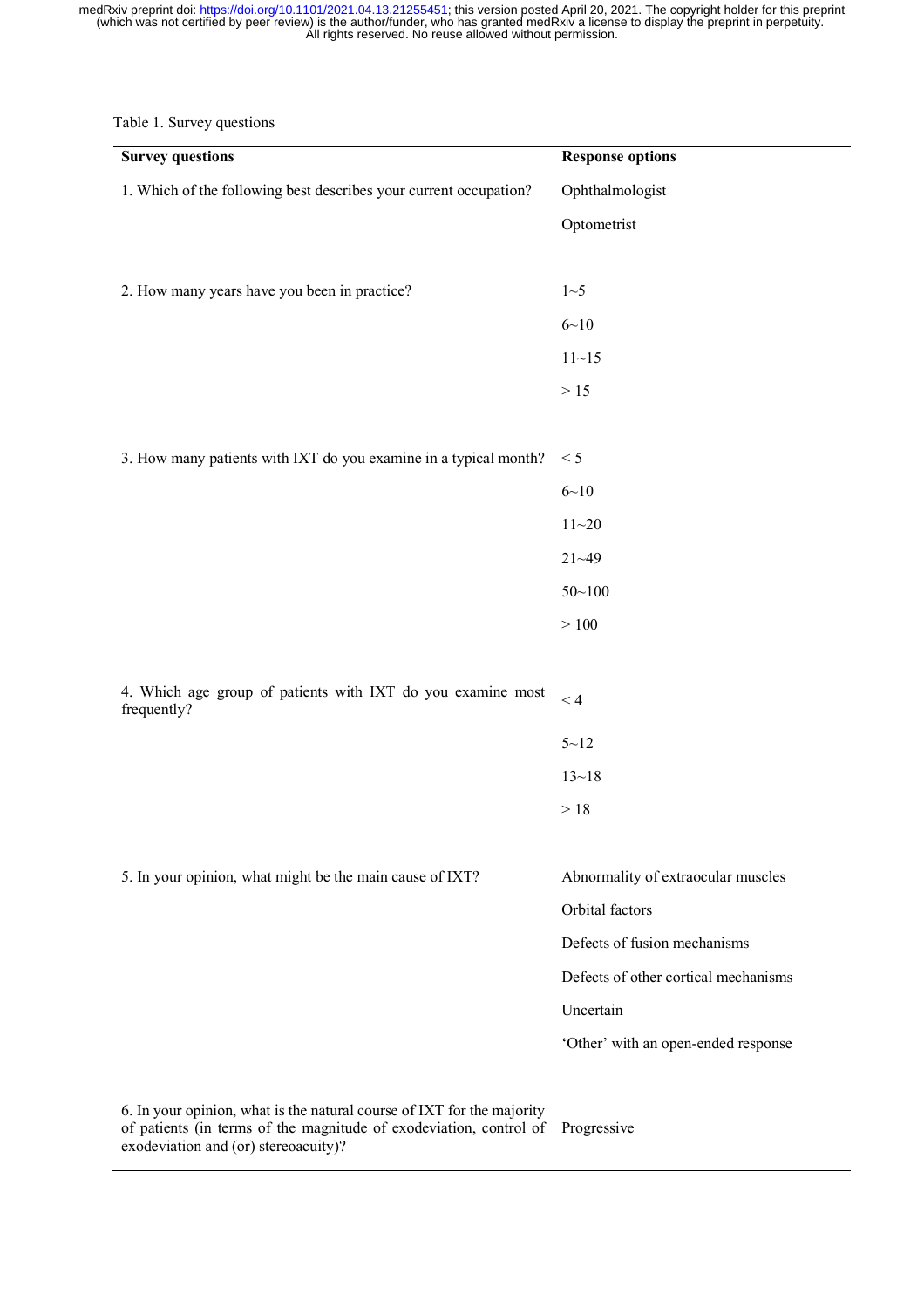|                                                                                                                                          | Stable                              |
|------------------------------------------------------------------------------------------------------------------------------------------|-------------------------------------|
|                                                                                                                                          | Improved                            |
|                                                                                                                                          | Each of the above is possible       |
|                                                                                                                                          |                                     |
| 7. Which of the following non-surgical interventions do you consider<br>most effective for the majority of patients with IXT?            | Overminus lenses                    |
|                                                                                                                                          | Prisms                              |
|                                                                                                                                          | Part-time patching                  |
|                                                                                                                                          | Orthoptic exercises                 |
|                                                                                                                                          | Botulinum toxin A injection         |
|                                                                                                                                          | All of the above are ineffective    |
|                                                                                                                                          | Uncertain                           |
|                                                                                                                                          |                                     |
| 8. In your practice, which of the following is your most frequent non-<br>surgical option other than the correction of refractive error? | Overminus lenses                    |
|                                                                                                                                          | Prisms                              |
|                                                                                                                                          | Part-time patching                  |
|                                                                                                                                          | orthoptic exercises                 |
|                                                                                                                                          | Botulinum toxin A injection         |
|                                                                                                                                          | Observation                         |
|                                                                                                                                          | 'Other' with an open-ended response |
|                                                                                                                                          |                                     |
| 9. Do you agree with the following opinions regarding early surgery<br>for IXT to gain superior sensory outcomes?                        |                                     |
| Surgery at a younger age                                                                                                                 | Yes/No/Uncertain                    |
| Surgery within the critical period                                                                                                       | Yes/No/Uncertain                    |
| Surgery after a shorter duration of strabismus                                                                                           | Yes/No/Uncertain                    |
| Surgery when the severity of IXT increases (angle of deviation,<br>control, stereoacuity)                                                | Yes/No/Uncertain                    |

IXT = intermittent exotropia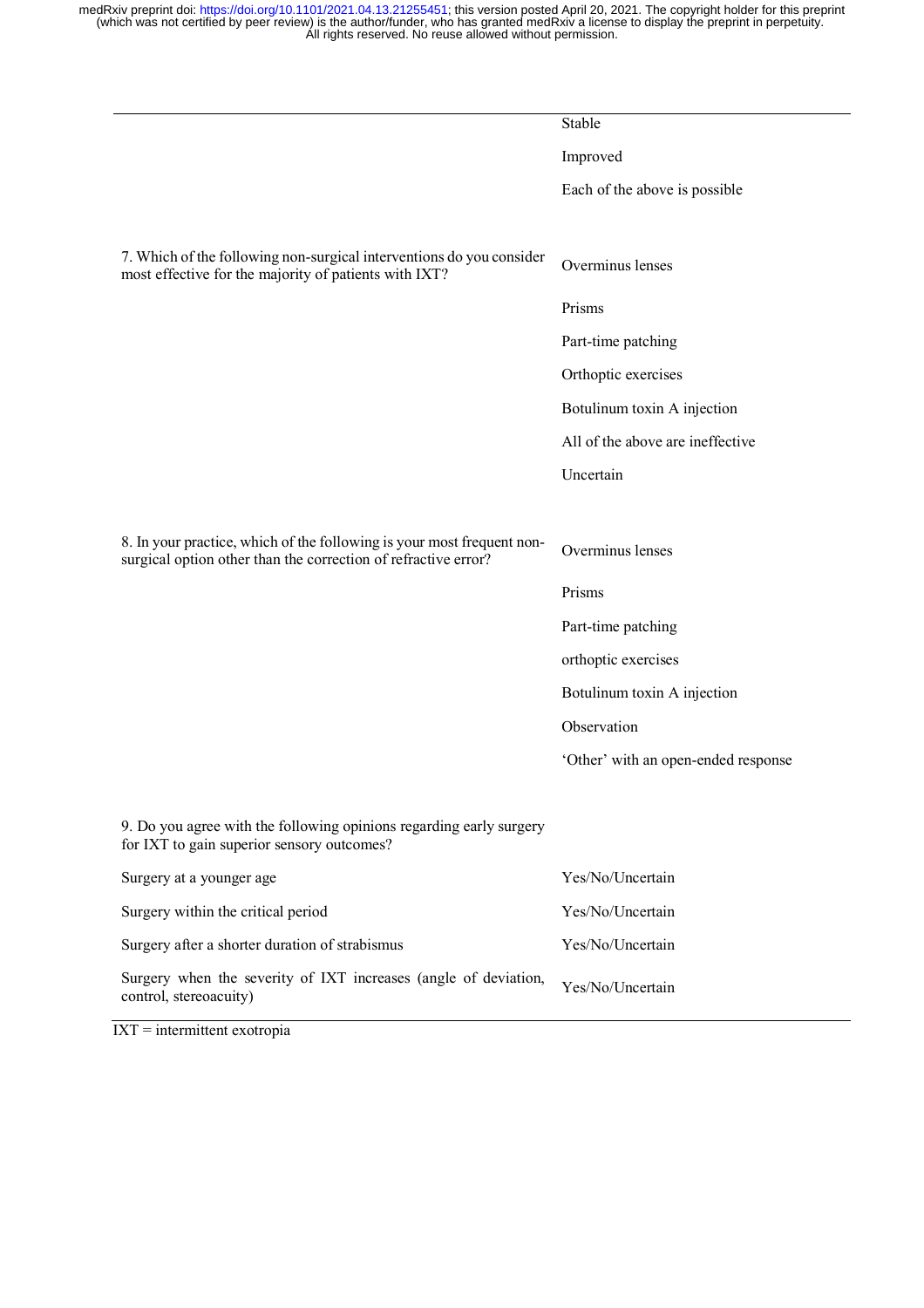## **Results**

A total of 488 practitioners responded. Because no report is available regarding how many practitioners in China provide strabismus management services, we cannot calculate exact response rate. According to the electronic database powered by *https://www.haodf.com* (the largest online healthcare community in China), there were 1251 active practitioners providing eye care services concerning strabismus at the time of the survey. Therefore, we achieved an estimated response rate of 39%.

# **Participants' profile**

The participants included 300 ophthalmologists and 188 optometrists. Of the 300 ophthalmologists, 206 (69%) had been in practice for more than ten years. Of the 188 optometrists, 96 (51%) had been in practice for more than ten years. One hundred and seventyseven (59%) ophthalmologists reported that they examined more than ten patients per month, whereas 143 (76%) optometrists reported examining fewer than ten patients per month. Most participants (392, 80%) of both professionals reported that the age group of their patients was between 5~12 years old.

#### **Clinical impression**

#### *Possible Etiology*

The factors that practitioners considered as the main cause of IXT are shown in Table 2. Of 488 participants, 257 (53%) considered fusion defects as the main cause of IXT, followed by abnormality of extraocular muscles (117, 24%), deficits of other cortical mechanisms (44, 9%) and orbital factors (1, 1%). Besides, 60 (12%) participants were uncertain about the main cause of IXT. Of nine participants who chose the option 'Other', five left specific responses: four gave answers in relation to refraction; one argued that IXT was a multifactorial disease without a primary cause. There was no significant difference between ophthalmologists and optometrists (Fisher's exact test,  $p = 0.214$ ).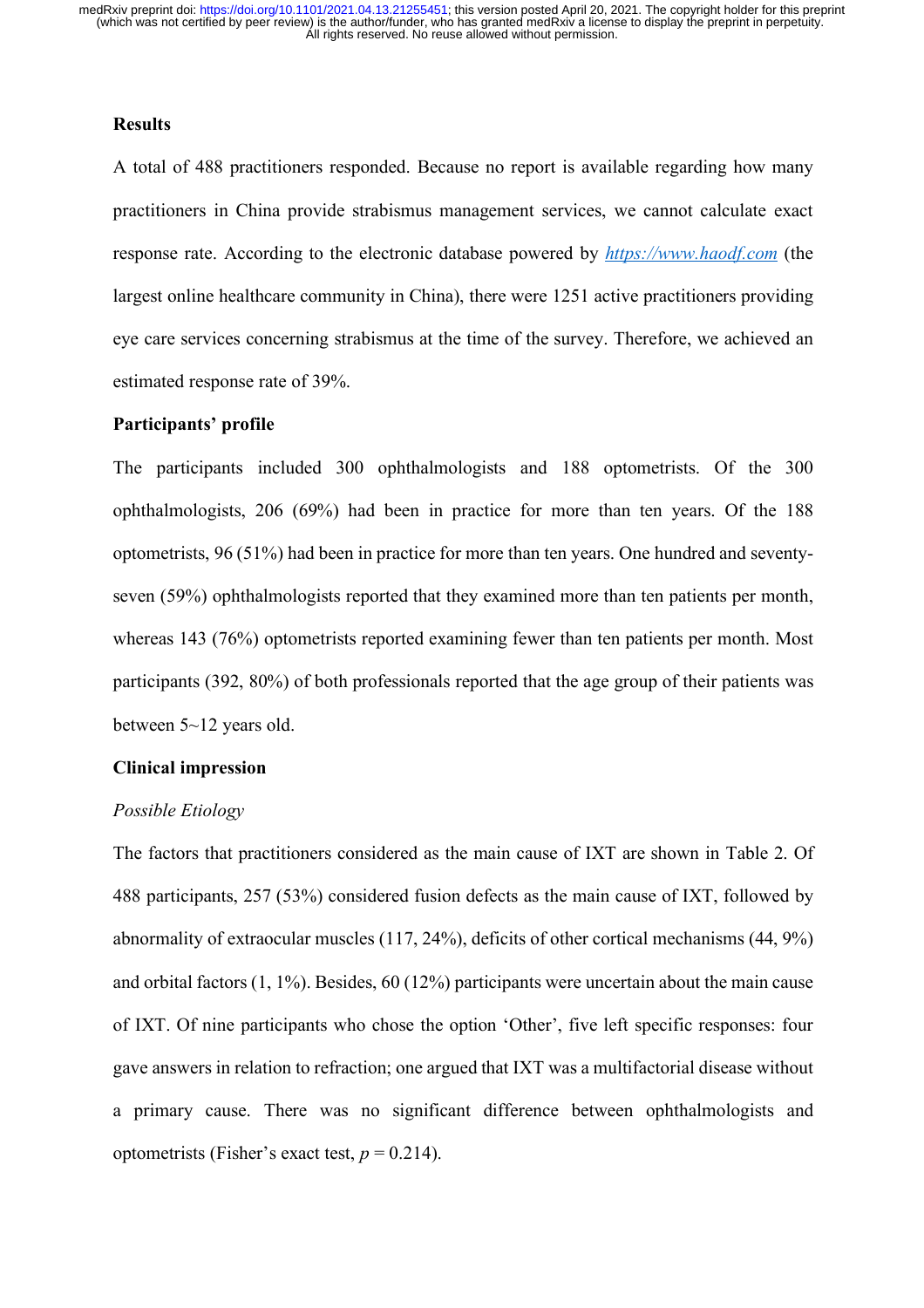| <b>Factors</b>                       | Ophthalmologists <sup>*</sup> , No. (%) | Optometrists <sup>*</sup> , No. (%) | All, No. $(\% )$ |
|--------------------------------------|-----------------------------------------|-------------------------------------|------------------|
| Abnormality of extraocular muscles   | 68 (23)                                 | 49 (26)                             | 117(24)          |
| Orbital factors                      | 0(0)                                    | 1(1)                                | 1(1)             |
| Defects of fusion mechanisms         | 160(53)                                 | 97(52)                              | 257(53)          |
| Defects of other cortical mechanisms | 33(11)                                  | 11(6)                               | 44 (9)           |
| Uncertain                            | 33(11)                                  | 27(14)                              | 60(12)           |
| Other                                | 6(2)                                    | 3(2)                                | 9(2)             |
| Total                                | 300 (100)                               | 188 (100)                           | 488 (100)        |
|                                      |                                         |                                     |                  |

**Table 2. The factors that practitioners considered as the main cause of intermittent exotropia**

The results in bold show the most frequent response. \*Fisher exact test,  $p = 0.214$ .

# *Natural course*

As shown in Table 3, 299 (61%) participants considered IXT as a progressive disorder. Only a small minority (5, 1%) held the view that IXT might improve over time in terms of the magnitude of exodeviation, control of exodeviation and (or) stereoacuity. A Fisher's exact test indicated a significant difference between ophthalmologists and optometrists ( $p = 0.009$ ). Compared with optometrists (98, 52%), a greater proportion of ophthalmologists (201, 67%) shared the view that IXT worsens over time (Chi-square test,  $\chi^2 = 10.77$ ,  $p = 0.001$ ).

| The natural course of IXT     | Ophthalmologists <sup>*</sup> , No. (%) | Optometrists <sup>*</sup> , No. (%) | All, No. $(\% )$ |
|-------------------------------|-----------------------------------------|-------------------------------------|------------------|
| Progressive                   | 201(67)                                 | 98 (52)                             | 299(61)          |
| Stable                        | 26(9)                                   | 24(13)                              | 50(10)           |
| Improved                      | 3(1)                                    | 2(1)                                | 5(1)             |
| Each of the above is possible | 70(23)                                  | 64 (34)                             | 134 (28)         |
| Total                         | 300 (100)                               | 188 (100)                           | 488 (100)        |

The results in bold show the most frequent response. \*Fisher's exact test,  $p = 0.009$ ; Bonferroni-adjusted  $a =$ 

0.0125 for multiple comparisons.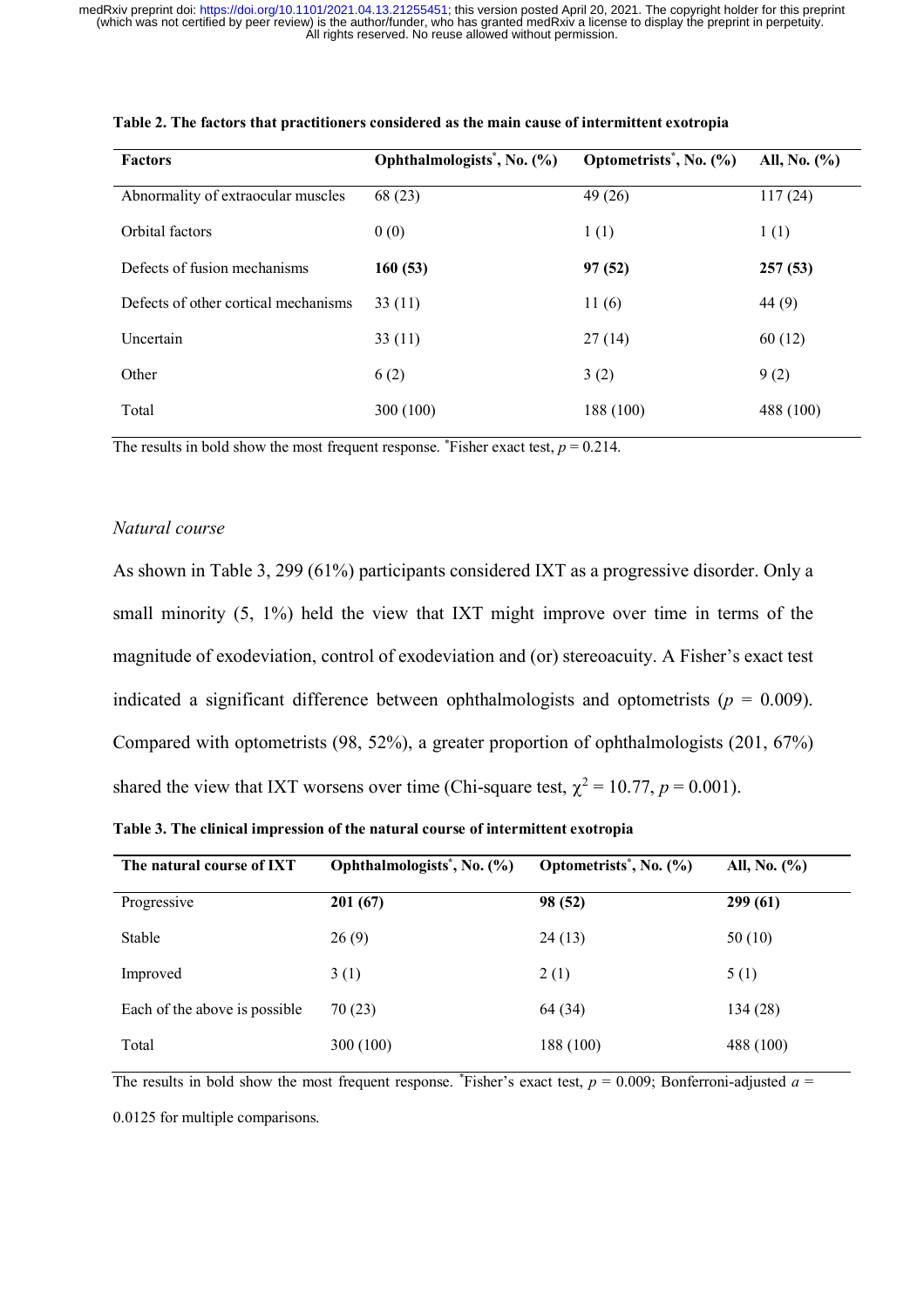## **Non-surgical management**

# *Effectiveness of non-surgical interventions*

Among all the non-surgical interventions, orthoptic exercises were considered the most effective by both professionals (ophthalmologists, 161, 54%; optometrists, 110, 59%; Table 4). The choices of other interventions, including overminus lenses (6%), prisms (11%), part-time patching (2%), and botulinum toxin A injection (3%), showed a scattered pattern. Notably, 64 (13%) participants indicated that all non-surgical interventions were ineffective, and 47 (10%) participants claimed that they were uncertain about which one works more effectively. A Fisher's exact test indicated that opinions differed significantly between ophthalmologists and optometrists ( $p = 0.001$ ). Multiple comparisons found that (i) a greater proportion (32, 17%) of optometrists considered prisms as an effective intervention than that of ophthalmologists (22, 7%) (Chi-square test,  $\chi^2 = 11.11$ ,  $p = 0.001$ ), and that (ii) ophthalmologists (50, 17%) were more likely to feel that all these non-surgical interventions were ineffective compared with optometrists (14, 7%) (Chi-square test,  $\chi^2 = 8.62$ ,  $p = 0.003$ ).

| <b>Interventions</b>        | Ophthalmologists <sup>*</sup> , No. (%) | Optometrists <sup>*</sup> , No. (%) | All, No. (%) |  |
|-----------------------------|-----------------------------------------|-------------------------------------|--------------|--|
| Overminus lenses            | 21(7)                                   | 7(4)                                | 28(6)        |  |
| Prisms                      | 22(7)                                   | 32(17)                              | 54(11)       |  |
| Part-time patching          | 3(1)                                    | 5(3)                                | 8(2)         |  |
| Orthoptic exercises         | 161(54)                                 | 110(59)                             | 271 (56)     |  |
| Botulinum toxin A injection | 12(4)                                   | 4(2)                                | 16(3)        |  |
| All of the above are        |                                         |                                     |              |  |
| ineffective                 | 50(17)                                  | 14(7)                               | 64(13)       |  |
| Uncertain                   | 31(10)                                  | 16(9)                               | 47(10)       |  |
| Total                       | 300 (100)                               | 188 (100)                           | 488 (100)    |  |

**Table 4. The practitioners' opinions on the effectiveness of non-surgical interventions**

The results in bold show the most frequent response. \*Fisher's exact test,  $p = 0.001$ ; Bonferroni-adjusted  $a =$ 

0.007 for multiple comparisons.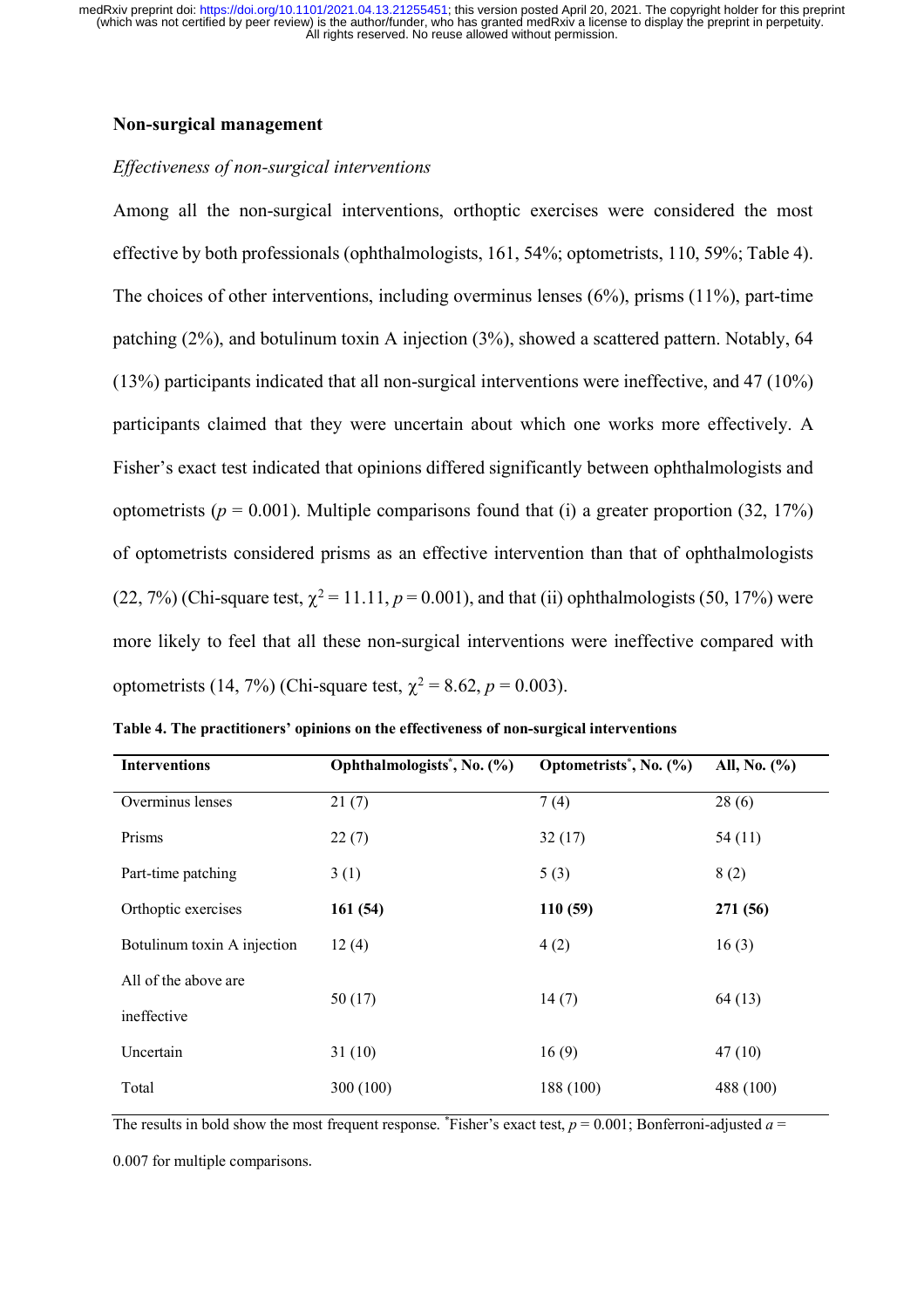## *The most frequent non-surgical management option*

Subsequently, the practitioners were asked the most frequently applied non-surgical option in their practice other than the correction of refractive error. Likewise, both professionals reported orthoptic exercises as the most frequent option (ophthalmologists, 144, 48%; optometrists, 101, 54%), followed by observation (ophthalmologists, 121, 40%; optometrists, 57, 30%; Table 5). Apart from orthoptic exercises and observation, all other management options were rarely chosen (sum = 13%, 65/488). Two ophthalmologists chose "Other" and left detailed responses. Their responses were similar to observations (i.e., do not take any specific intervention unless the surgery was needed). Therefore, we merged them into the category "Observation" for analyses. A Fisher's exact test indicated a significant difference between ophthalmologists and optometrists  $(p = 0.024)$ . We then conducted multiple comparisons. Compared with optometrists (57, 30%), ophthalmologists (121, 40%) tended to prefer observation. (Chi-square test,  $\gamma^2 = 8.62$ ,  $p = 0.021$ ,  $a = 0.008$ ).

| Table 5. The practitioners' most frequent non-surgical options for patients with intermittent exotropia |
|---------------------------------------------------------------------------------------------------------|
|---------------------------------------------------------------------------------------------------------|

| <b>Interventions</b>        | Ophthalmologists <sup>*</sup> , No. (%) | Optometrists <sup>*</sup> , No. (%) | All, No. $(\% )$ |
|-----------------------------|-----------------------------------------|-------------------------------------|------------------|
| Overminus lenses            | 15(5)                                   | 7(4)                                | 22(5)            |
| Prisms                      | 15(5)                                   | 20(11)                              | 35(7)            |
| Part-time patching          | 2(1)                                    | 3(2)                                | 5(1)             |
| Orthoptic exercises         | 144 (48)                                | 101(54)                             | 245(50)          |
| Botulinum toxin A injection | 1(1)                                    | 0(0)                                | 1(1)             |
| Observation                 | 121(40)                                 | 57(30)                              | 178 (37)         |
| Other                       | 2(1)                                    | 0(0)                                | 2(1)             |
| Total                       | 300 (100)                               | 188 (100)                           | 488 (100)        |

The results in bold show the most frequent response. \*Fisher's exact test,  $p = 0.024$ ; Bonferroni-adjusted  $a =$ 

0.008 for multiple comparisons.

*Early surgery to gain superior sensory outcomes*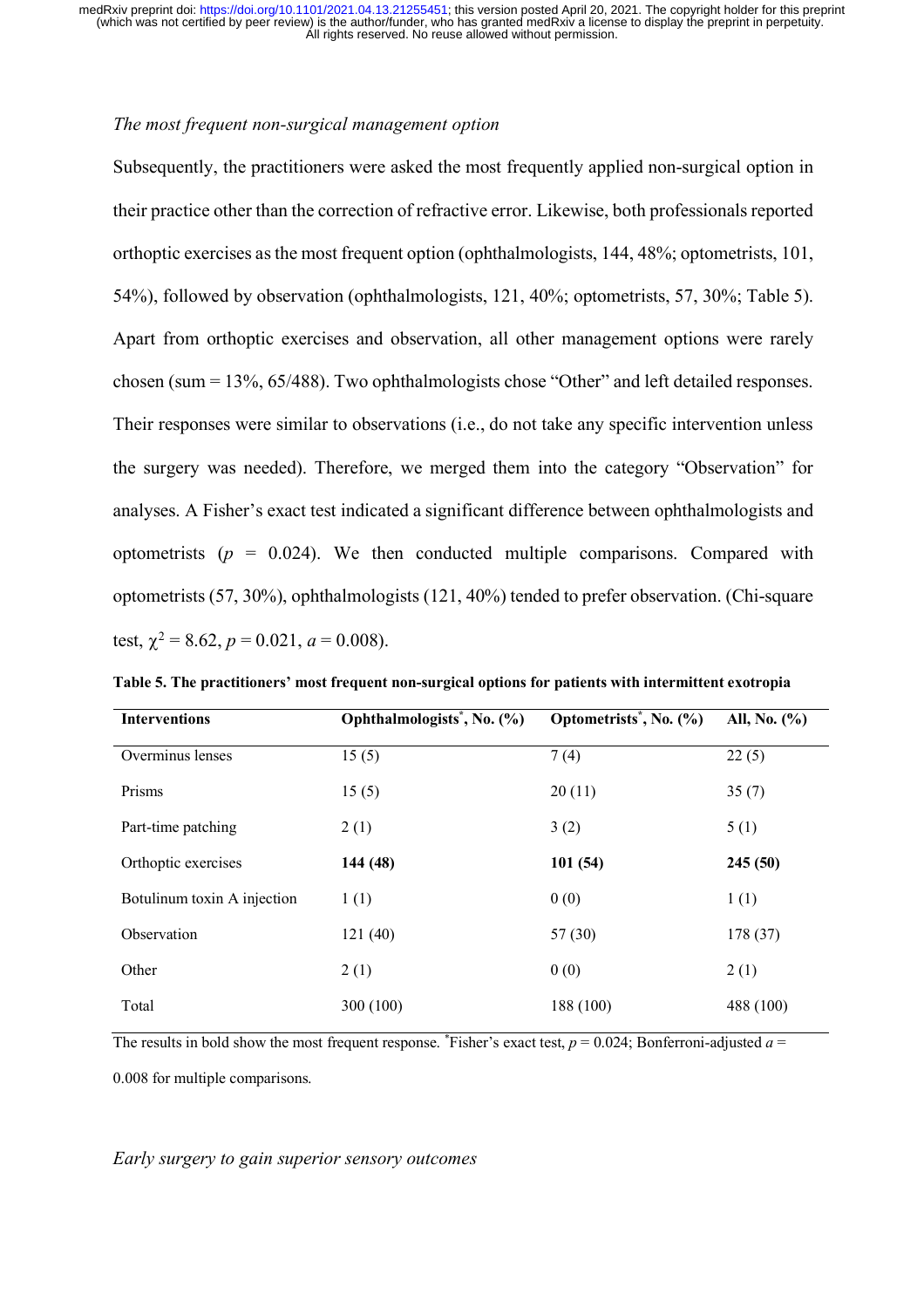In the last question, the participants were asked whether they agreed with the idea regarding early surgery to gain superior sensory outcomes of four perspectives: (i) surgery at a younger age; (ii) surgery within the critical period; (iii) surgery after a shorter duration of strabismus; and (iv) surgery while the severity of IXT increases in terms of either angle of exodeviation or control of exodeviation or stereoacuity. Their responses are shown in Table 6. Most participants (449, 92%) agreed with perspective (iv), whereas opinions varied on perspectives  $(i)$  ~ (iii). Compared with the optometrists, fewer ophthalmologists agreed with the idea from perspectives (i) ~ (iii) (Chi-square test,  $\chi^2 = 8.919$ ,  $p = 0.003$ ;  $\chi^2 = 6.936$ ,  $p = 0.009$ ;  $\chi^2 = 10.794$ ,  $p = 0.001$ ; respectively).

| <b>Timing of surgery</b>                          | Practitioners who agree/disagree/are uncertain with the opinion, No. $(\%)$ |                                      |                            |  |
|---------------------------------------------------|-----------------------------------------------------------------------------|--------------------------------------|----------------------------|--|
|                                                   | Ophthalmologists, $n = 300$                                                 | Optometrists, $n = 188$              | All, $n = 488$             |  |
| Surgery at a younger age                          | 44 (15)/164 (55)/92 (31) <sup>*</sup>                                       | 48 (26)/65 (35)/75(40) <sup>*</sup>  | 92 (19)/229 (47)/167 (34)  |  |
| Surgery within the critical period                | 134 (45)/100 (33)/66 (22) <sup>†</sup>                                      | $107(57)/42(22)/39(21)^{\dagger}$    | 241 (49)/142 (29)/105 (22) |  |
| Surgery after a shorter duration of<br>strabismus | 54 (18)/161 (54)/85 (28) <sup>‡</sup>                                       | 58 (31)/76 (40)/54 (29) <sup>‡</sup> | 112 (23)/237 (49)/139 (28) |  |
| Surgery while the severity of IXT                 |                                                                             |                                      |                            |  |
| increases (angle of deviation,                    | 278 (93)/12 (4)/10 (3) $\frac{8}{3}$                                        | 171 (91)/11 (6)/6 (3) <sup>§</sup>   | 449 (92)/23 (5)/16 (3)     |  |
| control, stereoacuity)                            |                                                                             |                                      |                            |  |

| Table 6. The practitioners' opinions regarding early surgery for intermittent exotropia |  |  |  |
|-----------------------------------------------------------------------------------------|--|--|--|
|                                                                                         |  |  |  |

 $^*$ Chi-square test,  $\chi^2$  = 20.055, p < 0.001; <sup>†</sup>Chi-square test,  $\chi^2$  = 8.395, p = 0.016; <sup>‡</sup>Chi-square test,  $\chi^2$  = 12.495, p =

0.002; <sup>§</sup>Chi-square test,  $\chi^2$  = 0.884, p = 0.659; Bonferroni-adjusted  $a$  = 0.017 for multiple comparisons.

#### **Additional analysis**

Whether a relationship between the clinical impression (Table 2, 3) and the choice of management option (Table 5) is of great interest. Since a vast majority of participants reported orthoptic exercises (50%) and observation (37%) as their most frequent management option (Table 5), we included these two options for further investigation. We tested two plausible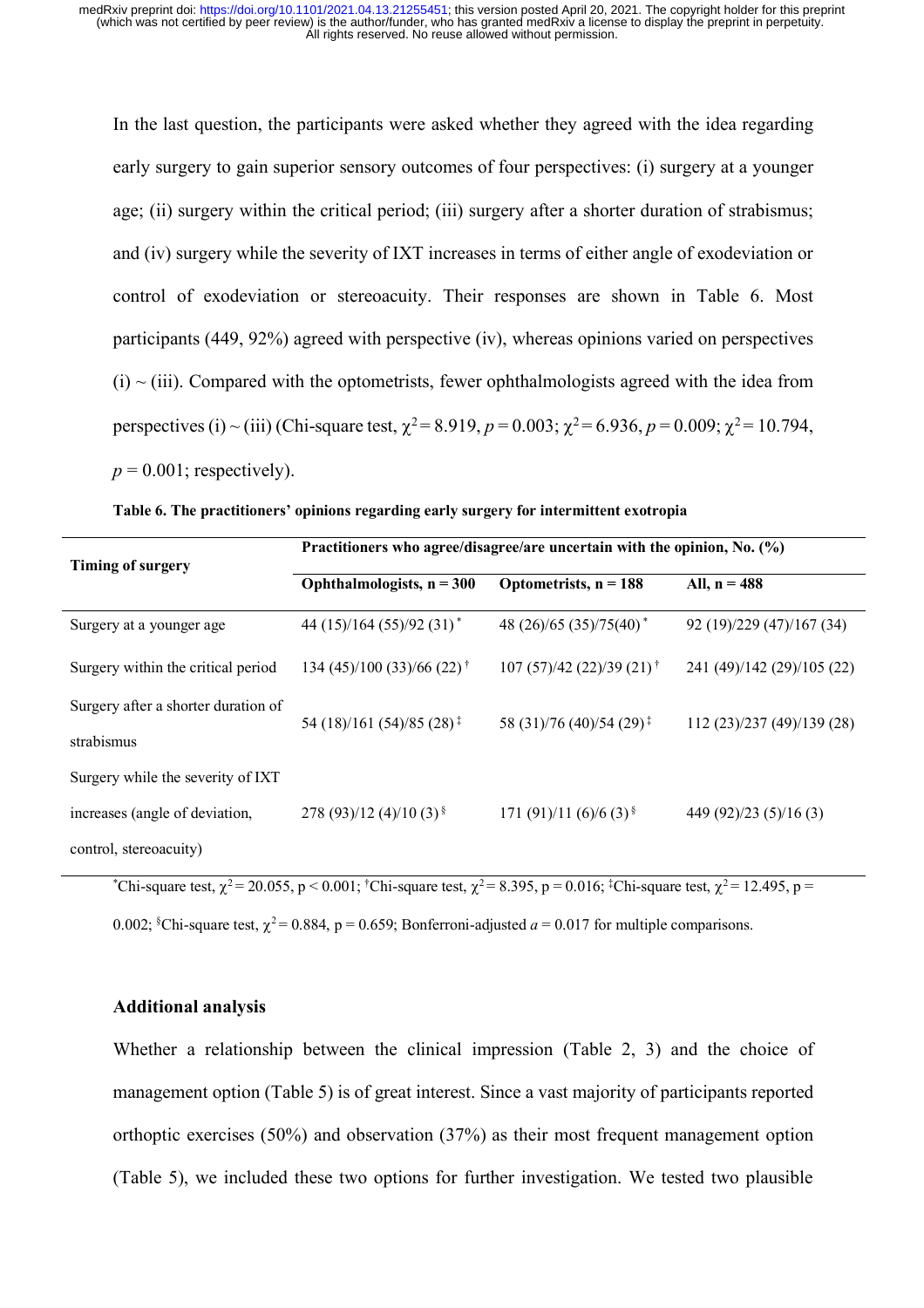hypotheses: (i) Participants who considering IXT as a disorder mainly caused by fusion defects would prefer orthoptic exercises than other management options and (ii) Participants who holding the view that IXT worsens over time were more prone to intervention rather than observation.

Among 257 participants who taking fusion defects as the main cause of IXT, 142 (55%) reported orthoptic exercises as the most frequent non-surgical management option. This rate was significantly higher than that (103, 45%) of participants who considering other factors as the main cause of IXT (Chi-square test,  $\chi^2$  = 5.534, *p* = 0.019).

Of 299 participants who taking IXT as a progressive disorder, 113 (38%) reported observation as their most frequent option. This rate was not significantly different from that (67, 35%) of participants who holding other views on the natural course of IXT (Chi-square test,  $\chi^2$  = 0.273,  $p = 0.601$ .

# **Discussion**

In this survey study, we aimed to show the opinions of practitioners rather than to provide a Preferred Practice Pattern or an Expert Consensus. Our results demonstrated both consistencies and discrepancies regarding the non-surgical management of IXT among practitioners in China. We showed that both ophthalmologists and optometrists considered orthoptic exercises as most effective non-surgical intervention. Likewise, both professionals chose orthoptic exercises as their most frequent non-surgical management option, followed by observation. We found that a greater proportion of ophthalmologists shared the view that IXT worsens over time and tended to prefer observation.

The preference for orthoptic exercises may reflect the reality in a broader Asian area. In a Hong Kong cohort of 117 children with IXT, Kwok et al. reported that orthoptic exercise was taught to all of their patients<sup>23</sup>. In an Israeli survey,  $66\%$  (37) of the respondents reported that they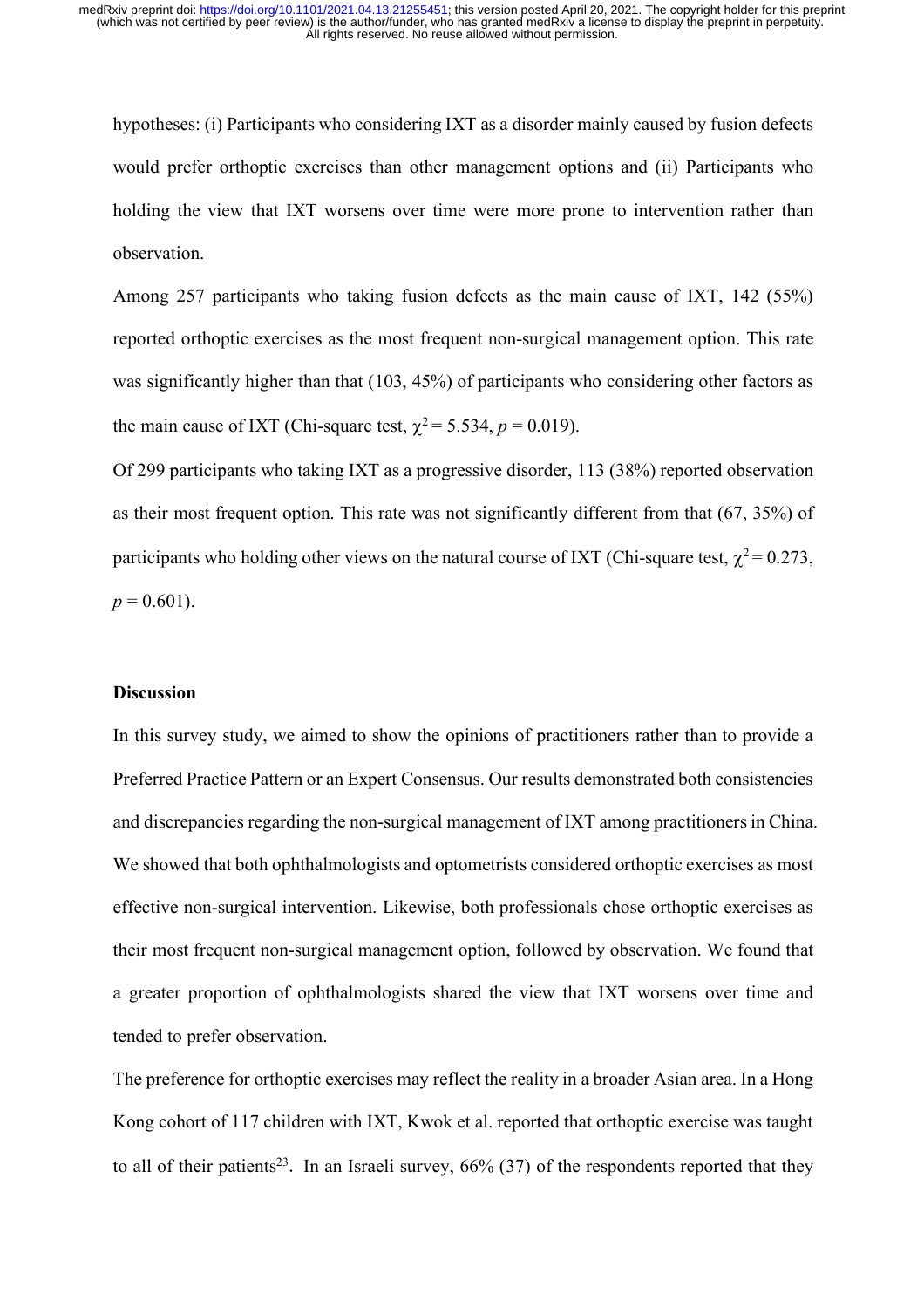used orthoptic exercises for IXT treatment, a percentage higher than that of respondents using part-time patching (52%, 29) and overminus lenses  $(48\%, 27)^{24}$ .

It is likely that our findings, especially the preference for orthoptic exercises, are different from the ophthalmologists' practice pattern in Western countries. In 1990, a survey of members of the American Association for Pediatric Ophthalmology and Strabismus (AAPOS) showed that 31 (48%) of the respondents rarely or never used non-surgical interventions<sup>25</sup>. Of the 34 (52%) respondents who routinely used one or more non-surgical techniques, a majority chose parttime patching (46%) and minus lenses (34%) as the most frequent interventions. In contrast, orthoptic exercises were less frequently used  $(14\%)^{25}$ . In a cohort study of 460 children with IXT between May 2005 and December 2006 in the United Kingdom, Buck and her colleagues reported that 65% (297) of the children had no specific treatment (i.e., observation) within the first year of diagnosis<sup>26</sup>. Among the 36 (8%) children who received non-surgical interventions other than correction of refractive error, the treatment methods were overminus lenses (21), part-time patching (10) and orthoptic exercises  $(5)^{26}$ . The aforementioned two studies indicated that observation, part-time patching and overminus lenses were more popular non-surgical management options than orthoptic exercises in Western countries. Indeed, it has been suggested that orthoptic exercises in the management of IXT had been on the decline<sup>13, 27, 28</sup>. This decline might be due to the surgeons' critical attitude towards the role of orthoptic exercises, namely, it has not been proven that orthoptic exercises would provide a benefit when combined with surgeries, or that orthoptic exercises could replace surgeries<sup>13, 28, 29</sup>.

Our survey cannot directly reveal the underlying reasons for the preference for orthoptic exercises. Why do our participants prefer orthoptic exercises rather than other management options? Two possible explanations are discussed here. First, the choice of orthoptic exercises is consistent with the participants' held beliefs. As shown in Table 2, most practitioners considered IXT to be a disorder caused by fusion defects (53%). Theoretically, orthoptic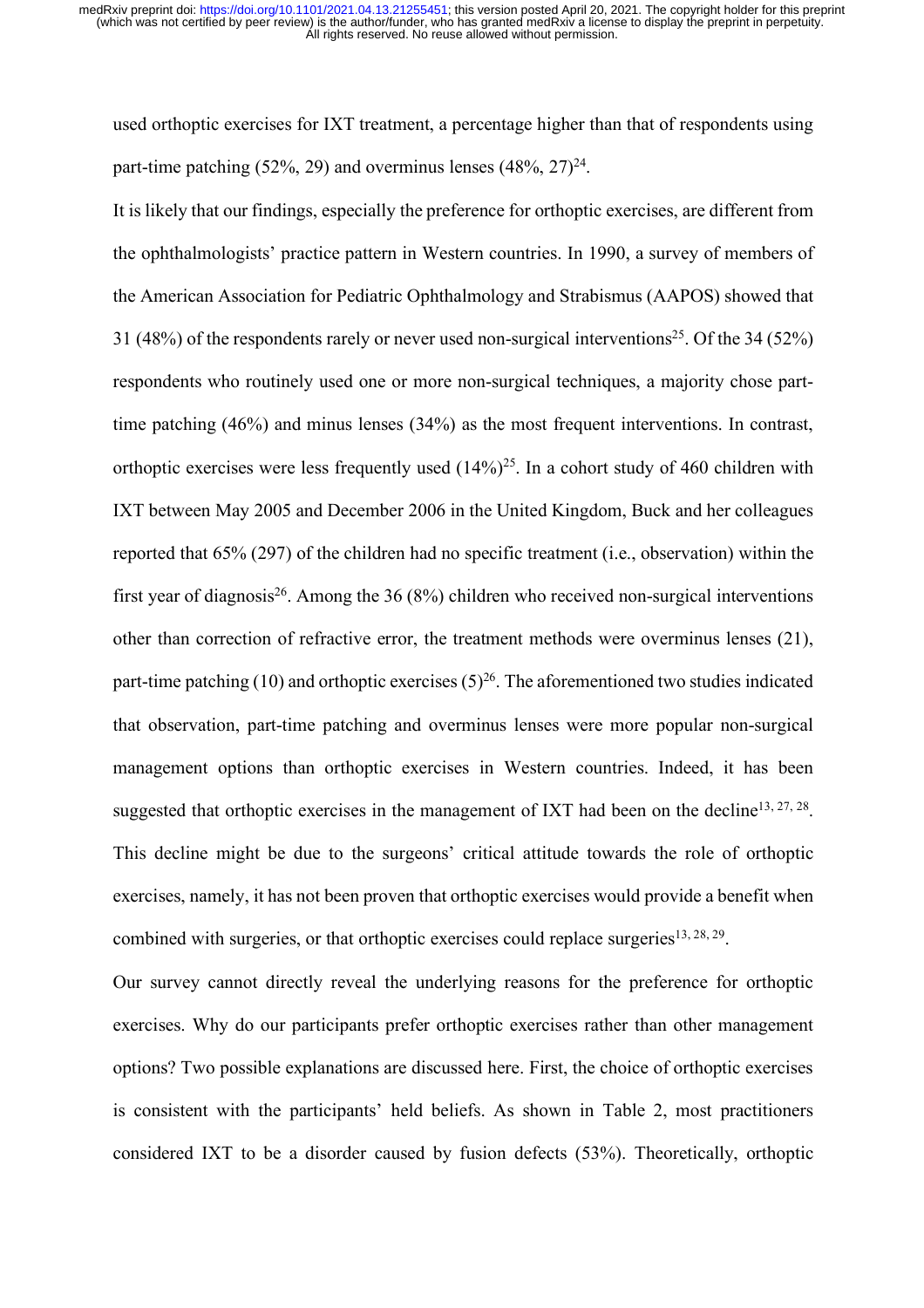exercises increase fusional vergence ranges and normalize sensory fusion, thereby facilitating exotropia control<sup>13</sup>. Our *Additional analysis* further supports this explanation. Second, we speculate that a historical reason might contributed to the preference for orthoptic exercises. Optometry, as an emerging discipline in China since the 1980s, was established by Chinese ophthalmologists with support from American optometrists<sup>20-22</sup>. This enables a unique cooperation between ophthalmology and optometry in China. It has been suggested that orthoptic exercises are favored by American optometrists in the management of IXT28. In Rutstein and Corliss' cohort of 73 patients with IXT, 82% (60/73) of patients had non-surgical treatment, with  $49\%$  (36/73) having orthoptic exercises<sup>30</sup>.

Overall, the indication and effectiveness of non-surgical interventions have not been established $8, 13$ . Most published reports comprised retrospective studies from single institutions. In Coffey et al.'s general review of treatments for IXT, the pooled success rates were as follows: overminus lenses (n = 215), 28%; prism (n=201), 28%; part-time patching (n=170), 37%; orthoptic exercises (n=740), 59%; surgery (n=2530),  $46\frac{631}{1}$ . Caution should be taken when interpreting these results because there are great variations in the criteria for "success" among the authors (e.g., follow-up periods, the magnitude of deviation), as well as in the sample selection criteria. Recently, the Pediatric Eye Disease Investigator Group (PEDIG) conducted a series of randomized clinical trials to validate the effectiveness of non-surgical management options, including part-time patching<sup>16</sup>, overminus lenses<sup>17</sup> and observation<sup>15</sup>. PEDIG found that patients who received non-surgical interventions, either part-time patching<sup>16</sup> or overminus lenses<sup>17</sup>, gained slight benefits in a short-term period (six months for part-time patching, eight weeks for overminus lenses). However, they also found that deterioration was uncommon over a 3-year observational period in 3- to 10-year-old children with  $IXT<sup>15</sup>$ . Put differently, it's unconvincing to recommend one treatment option over the others if the treatment rationale for IXT is "preventing deterioration".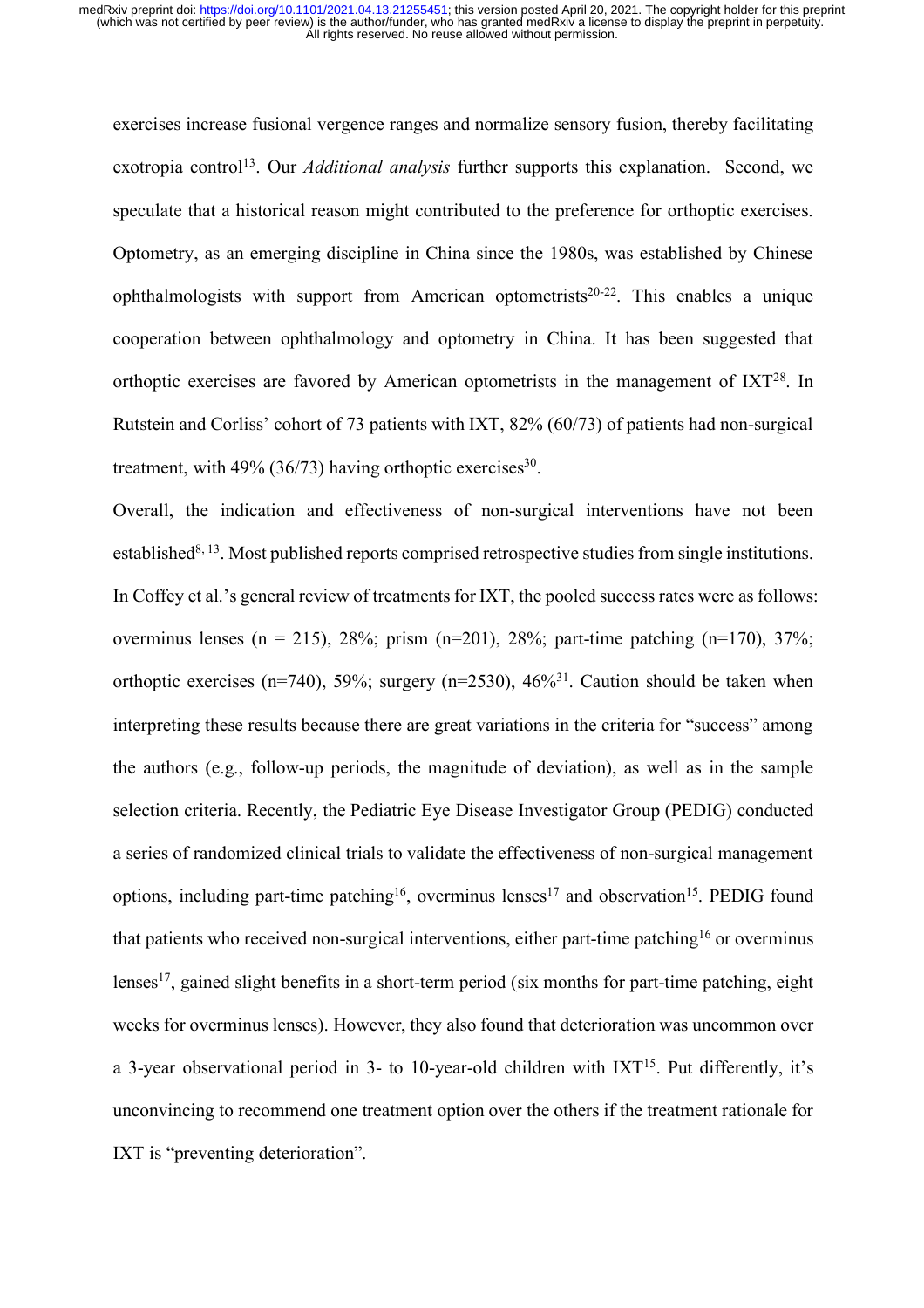In the survey, we included a question regarding surgical indication (Table 6). The reason is that surgical indication is a critical topic during the non-surgical management and may help to explain the non-surgical practice pattern. Since there is a long-existing debate concerning whether earlier surgery can achieve superior sensory outcomes for patients with  $IXT^{32-36}$ , we narrowed our question into this scope of four perspectives (see Table 5 for details). Only a minority of participants agree with the view that surgery at a younger age (19%) or after a shorter duration (23%) might achieve superior sensory outcomes. These findings suggested that most of the practitioners were likely to apply non-surgical option first when managing their patients. Therefore, non-surgical procedure is a large component in the management of IXT.

Our study has limitations. First, we could not calculate the exact response rate due to the recruitment method. There was also no previously published survey in this population that we could use for comparison. However, this study is likely to be a good representation because we were privileged to contact as many practitioners as possible with support from the National Clinical Research Center for Ocular Diseases and several professional bodies. Second, like all survey-based analyses, our results represented opinions, which might not necessarily agree with actual behaviors. Third, our study only questioned the "most frequency" option, which limited our ability to determine the frequency of each management option. This choice of question form was because we wanted to make the questionnaire brief so that more practitioners might respond. In addition, the discrepancies between ophthalmologists and optometrists revealed in this study should be interpreted with caution. It is possible that the patients who turned to ophthalmologists were severer cases.

In conclusion, our study showed that although a majority of practitioners reported orthoptic exercises as most frequent non-surgical option, there was no general consensus among practitioners concerning the non-surgical management of IXT in China. Given the high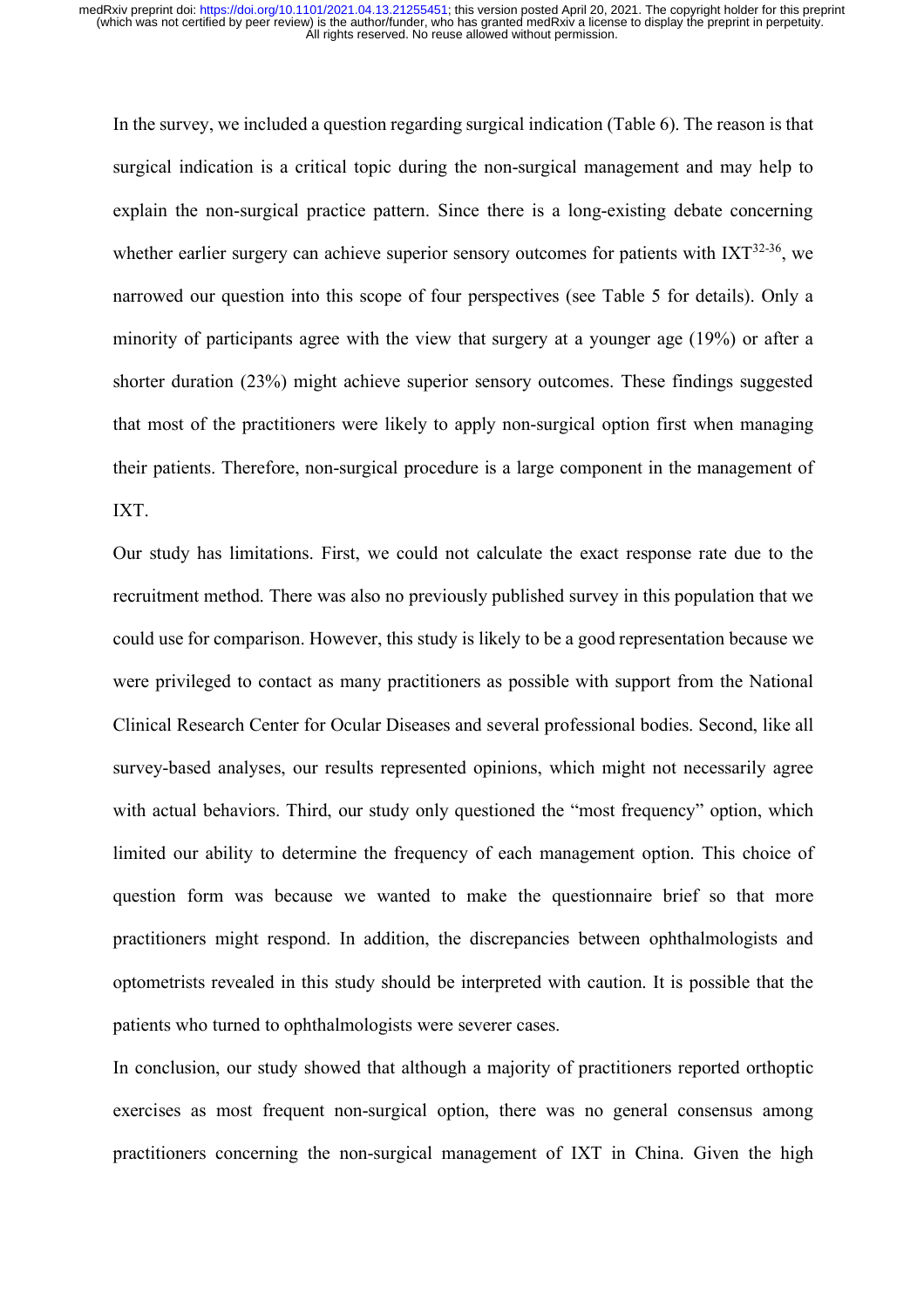prevalence of IXT in the Asian population<sup> $1-4$ </sup> and the lack of robust evidence, our findings emphasize the need for future randomized controlled trials in Asian area to determine the effectiveness of non-surgical interventions, and to establish treatment guidelines for IXT accordingly.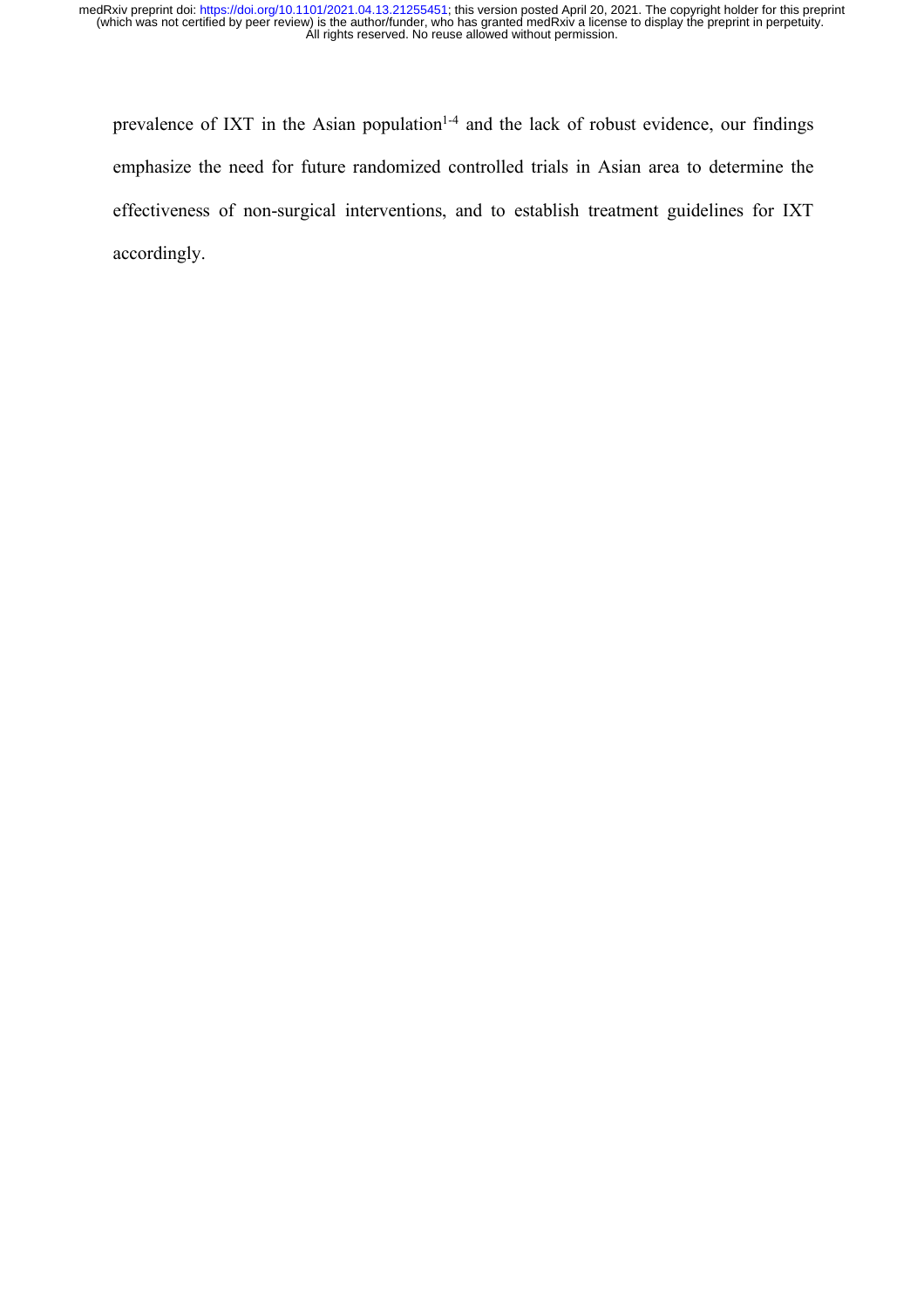# **References**

1. Yu CB, Fan DS, Wong VW, et al. Changing patterns of strabismus: a decade of experience in Hong Kong. *Br J Ophthalmol* 2002;86(8): 854-856.

2. Chia A, Roy L, Seenyen L. Comitant horizontal strabismus: an Asian perspective. *Br J Ophthalmol* 2007;91(10): 1337-1340.

3. Fu J, Li SM, Liu LR, et al. Prevalence of amblyopia and strabismus in a population of 7thgrade junior high school students in Central China: the Anyang Childhood Eye Study (ACES). *Ophthalmic Epidemiol* 2014;21(3): 197-203.

4. Pan CW, Zhu H, Yu JJ, et al. Epidemiology of Intermittent Exotropia in Preschool Children in China. *Optom Vis Sci* 2016;93(1): 57-62.

5. Paysse EA, Steele EA, McCreery KMB, et al. Age of the emergence of negative attitudes toward strabismus. *J AAPOS* 2001;5(6): 361-366.

6. Mojon-Azzi SM, Kunz A, Mojon DS. Strabismus and discrimination in children: are children with strabismus invited to fewer birthday parties? *Br J Ophthalmol* 2011;95(4): 473- 476.

7. Wang Y, Xu M, Yu H, et al. Health-related quality of life correlated with the clinical severity of intermittent exotropia in children. *Eye (Lond)* 2019.

8. Hatt SR, Gnanaraj L. Interventions for intermittent exotropia. *Cochrane Database Syst Rev* 2013;5(5): CD003737.

9. Yu X, Ji Z, Yu H, et al. Exotropia Is the Main Pattern of Childhood Strabismus Surgery in the South of China: A Six-Year Clinical Review. *J Ophthalmol* 2016;2016: 1489537.

10. Oh JY, Hwang JM. Survival analysis of 365 patients with exotropia after surgery. *Eye (Lond)* 2006;20(11): 1268-1272.

11. Pineles SL, Ela-Dalman N, Zvansky AG, et al. Long-term results of the surgical management of intermittent exotropia. *J AAPOS* 2010;14(4): 298-304.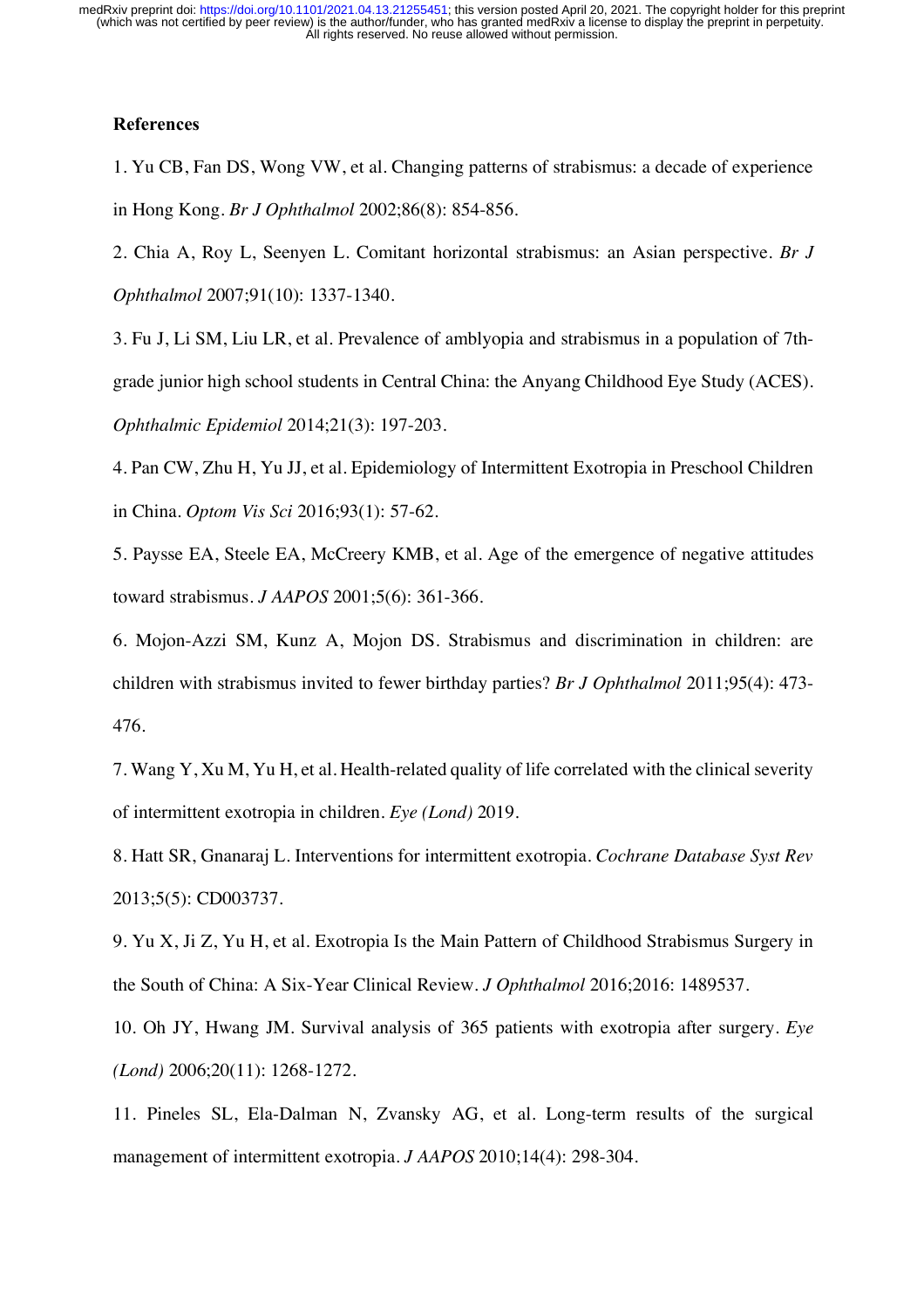12. Holmes JM, Hatt SR, Leske DA. Is intermittent exotropia a curable condition? *Eye (Lond)* 2015;29(2): 171-176.

13. Piano M, O'Connor AR. Conservative management of intermittent distance exotropia: a review. *Am Orthopt J* 2011;61(1): 103-116.

14. Kushner BJ. Conservative management of intermittent exotropia to defer or avoid surgery. *J AAPOS* 2019.

15. Mohney BG, Cotter SA, Chandler DL, et al. Three-year Observation of Children Age 3 to 10 Years Old with Untreated Intermittent Exotropia. *Ophthalmology* 2019.

16. Cotter SA, Mohney BG, Chandler DL, et al. A randomized trial comparing part-time patching with observation for children 3 to 10 years of age with intermittent exotropia. *Ophthalmology* 2014;121(12): 2299-2310.

17. Chen AM, Holmes JM, Chandler DL, et al. A Randomized Trial Evaluating Short-term Effectiveness of Overminus Lenses in Children 3 to 6 Years of Age with Intermittent Exotropia. *Ophthalmology* 2016;123(10): 2127-2136.

18. Samy El Gendy NM, Abdel Nabi E. Is Inverse Prism Therapy Comparable to Conventional Prism Therapy for Improving Newcastle Scores in Patients with Basic Intermittent Exotropia? *Semin Ophthalmol* 2019;34(7-8): 497-503.

19. Ma MM, Kang Y, Scheiman M, et al. Office-based Vergence and Accommodative Therapy for the Treatment of Intermittent Exotropia: A Pilot Study. *Optom Vis Sci* 2019;96(12): 925- 933.

20. Woo GC, Lin Z. Development of optometry in the People's Republic of China. *Clin Exp Optom* 2020.

21. Heath DA. Optometry education in China: Local needs, global interests. *Chinese Journal of Optometry Ophthalmology and Visual Science* 2000;02(1): 5-10.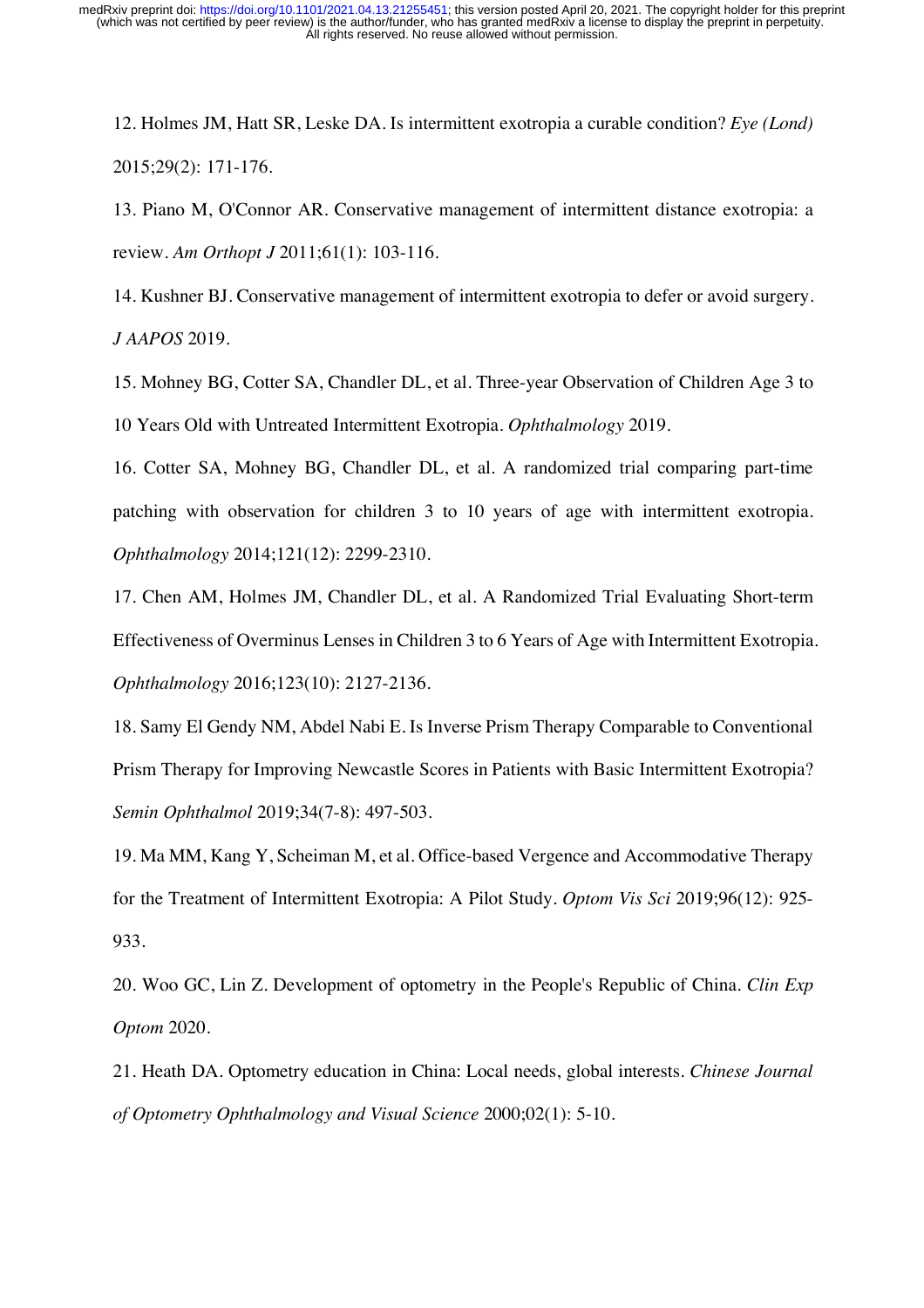22. Lu F, Chen W, Li M, et al. From Establishing a World-Renowned Eye Institute to Integrating Ophthalmology and Optometry in China: The Story of The Eye Hospital of Wenzhou Medical University. *Asia Pac J Ophthalmol (Phila)* 2021;10(2): 135-141.

23. Kwok JJ, Chong GS, Ko ST, et al. The Natural Course of Intermittent Exotropia over a 3 year Period and the Factors Predicting the Control Deterioration. *Sci Rep* 2016;6: 27113.

24. Barnett-Itzhaki G, Friehmann A, Barnett-Itzhaki Z, et al. Diagnosis and Management Practice Patterns among Pediatric Ophthalmology Personnel in Israel. *J Binocul Vis Ocul Motil* 2019;69(1): 34-41.

25. Romano PE, Wilson MF. Survey of Current Management of Intermittent Exotropia in the USA and Canada. In: Campos EC, ed. *Strabismus and Ocular Motility Disorders: Proceedings of the Sixth Meeting of the International Strabismological Association Surfers Paradise, Australia, 1990.* London: Macmillan Education UK; 1990:391-396.

26. Buck D, Powell C, Cumberland P, et al. Presenting features and early management of childhood intermittent exotropia in the UK: inception cohort study. *Br J Ophthalmol* 2009;93(12): 1620-1624.

27. Tibbs A. Orthoptic treatment of constant and intermittent exotropia. *Am Orthopt J* 1978;28: 117.

28. Hodgetts DJ. Under-Corrected and Recurrent Exotropia. *Am Orthopt J* 2003;53(1): 39-44.

29. Knapp P. Intermittent exotropia: evaluation and therapy. *Am Orthopt J* 1953;3: 27-33.

30. Rutstein RP, Corliss DA. The clinical course of intermittent exotropia. *Optom Vis Sci* 2003;80(9): 644.

31. Coffey B, Wick B, Cotter S, et al. Treatment options in intermittent exotropia: a critical appraisal. *Optom Vis Sci* 1992;69(5): 386-404.

32. Pratt-Johnson JA, Barlow JM, Tillson G. Early surgery in intermittent exotropia. *Am J Ophthalmol* 1977;84(5): 689-694.